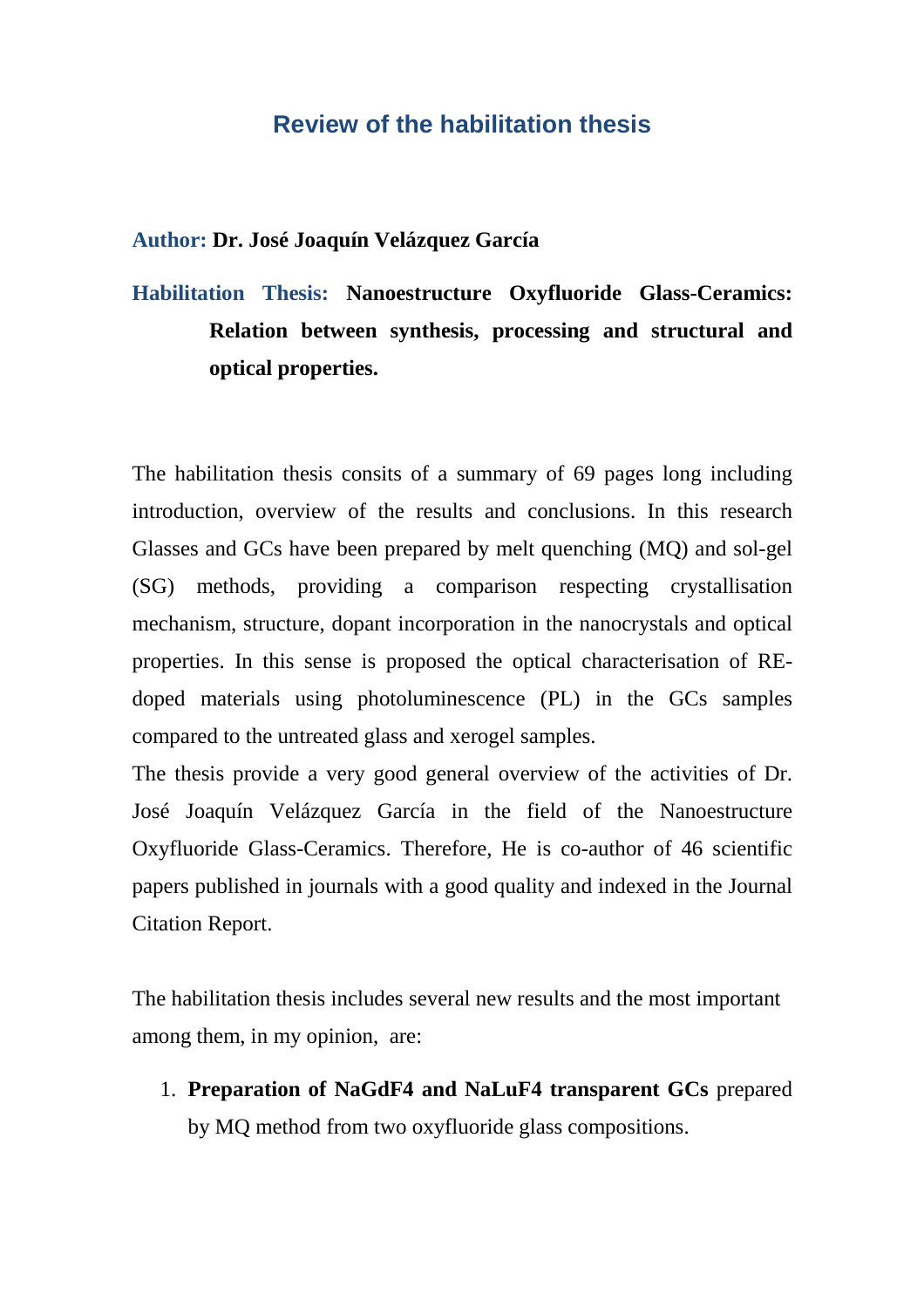- 2. **Characterization of the crystallization mechanisms.** The crystallization mechanism of the glasses prepared by both, MQ and SG methods, are based on a diffusion-controlled process. However, the nature of this diffusion controlled process is different in each processing method. While for MQ glasses the diffusion-controlled process starts from a constant number of nuclei followed by crystal growth, for SG samples this process occurs through a chemical decomposition followed by crystal precipitation.
- 3. **Explanation of the Incorporation of the RE ions into the fluoride NCs during the crystallization.** This process is facilitated by the existence of already RE enriched phase-separation in the precursor glasses.
- 4. **Analysis of the size of the NC.** NCs size increases with treatment time at a fixed temperature until an asymptotic or constant value in the range 8-50 nm is reached, the value of which depends on the glass composition and crystal phase.

In my opinion, the thesis and the high experience of the Dr. José Joaquín Velázquez García confirm his level for the habilitation in this field.

## **However, I have several questions to the author of the habilitation thesis:**

1. How the author could estimate the percentage of rare earth ions in the different phase (glass or nanocrystal) in the GC samples?